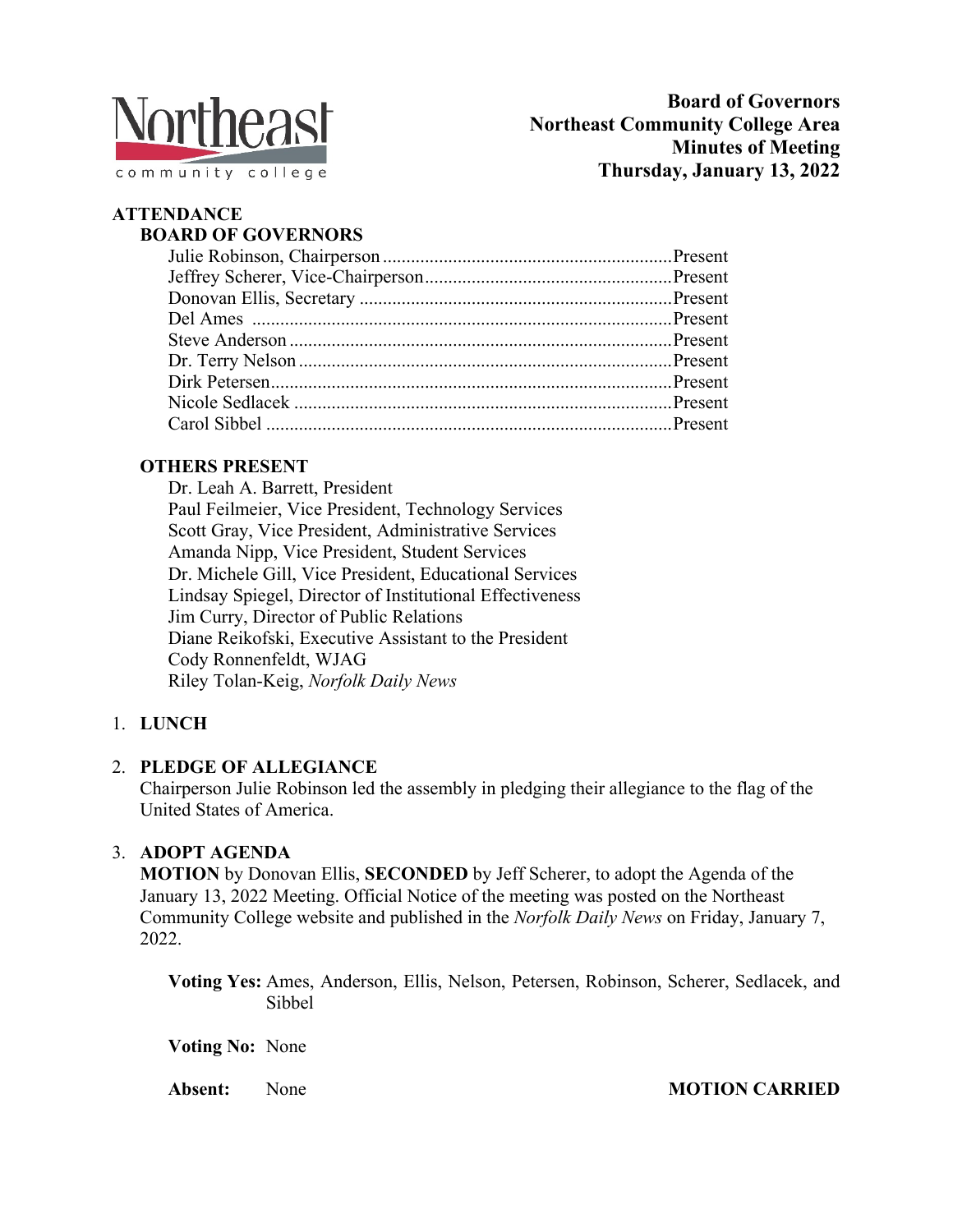#### 4. **BOARD EDUCATION AND INFORMATION**

4.1 Administrative Services Report:

4.1.1. Facilities Update/Progress Report

Classes will begin on Monday, January  $17<sup>th</sup>$ , in the new Veterinary Technology facility. A few punch list items remain to be addressed.

The punch list review process for the Farm Operations/Large Animal facility has been completed and corrective work is underway. A delay in the shipment of the fire alarm panel has delayed completion to February 2022.

Simon Hall is receiving repairs and selected renovations. The basement of Simon hall occasionally becomes flooded when excessive rain is received, and renovations will be made in an effort to correct the problem. Bids on the renovations for Simon Hall will soon be released.

The Maclay renovation/remodel will be presented to the Board of Governors. Remodel of the Lifelong Learning Center (LLC) needs to occur first so that the Technology Services Division, Executive Division, and Marketing Department can be permanently relocated. Coinciding with the LLC remodel is the review of data and deciding the programs that will be housed in the Maclay Building. Discussions continue with the architects to determine whether to raze or remodel the Maclay Building.

#### 4.1.2 Monthly Financial Report and Paid Bills

Monthly Financial Statement and paid bills were reviewed; with focus being given to paid bills in excess of \$5,000. Funds are also being moved to obtain a higher interest rate. Scott Gray reported that a Request for Proposal for banking services will be released later this year.

#### 4.2 Development/External Affairs Report

#### 4.2.1 Legislative Update

Review was given to legislative bills that have already been introduced and are of interest to Nebraska's community colleges. The 2022 bill grid will continue to be updated on a weekly basis and will be made available to board members. The final day for floor debate is March  $8<sup>th</sup>$ .

#### 4.2.2 President's Update

In Fall 2021, Dr. Barrett met with all employees in small group open forum sessions to share information about the work the Board of Governors has done with board policies, what the College mission is and how it relates to the strategic direction, and guided pathways. The sessions were designed to help employees understand the role of the board and the ends that the board adopted in December which sparked a lot of conversations. Themes that evolved from the discussion focused on rewarding and inspirational place to work, guided pathways/excellence and innovation in educational programs, effective resource management and continuous quality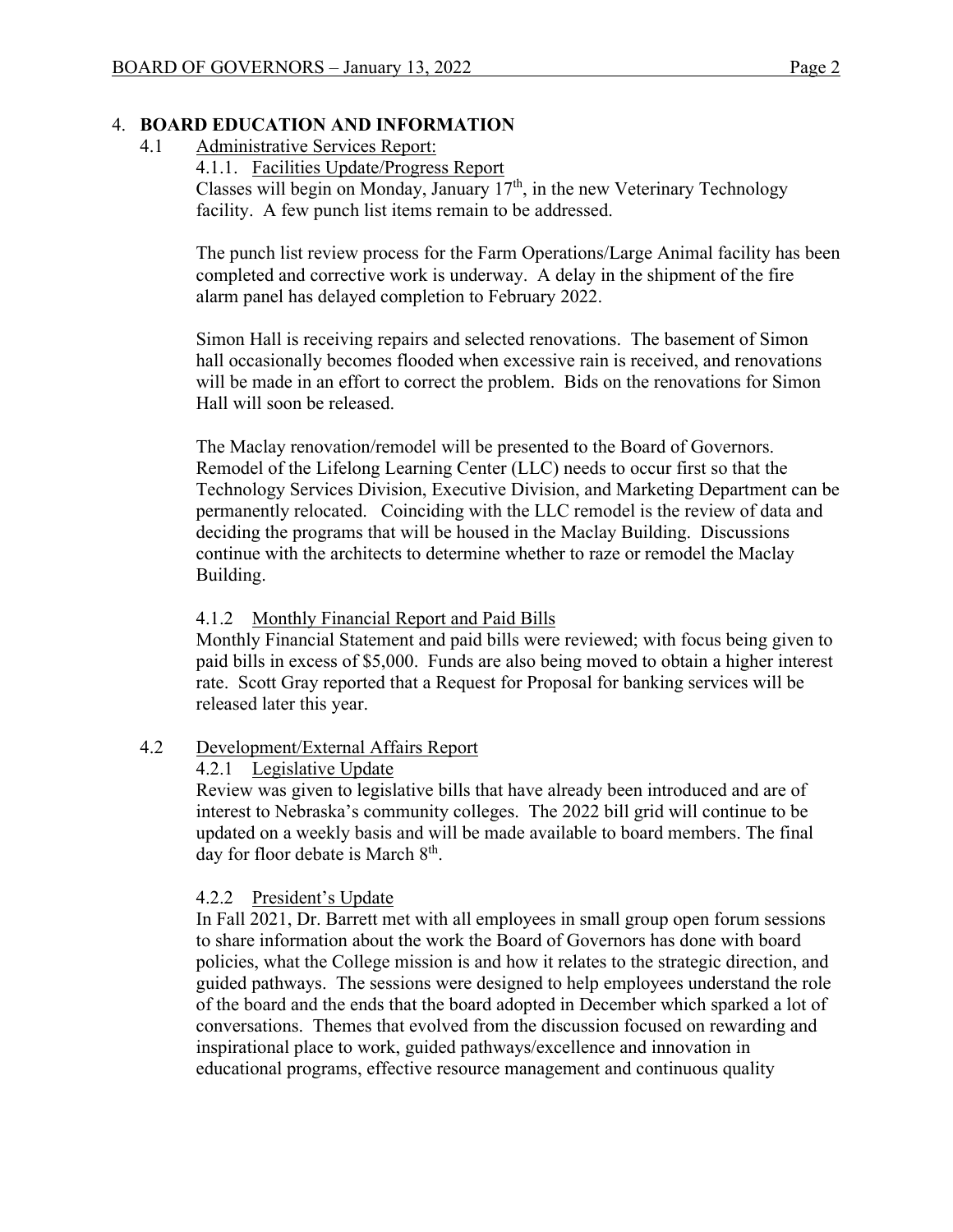improvement, and facilities. Dr. Barrett continues to work on maintaining transparency by meeting with employees and answering questions.

Northeast faculty and staff have always looked for ways to improve the success of students and their experience and it shows in our completion and retention rates. Northeast has been headed in the guided pathways direction for some time now, but it was never defined as guided pathways. As part of the guided pathways work, Northeast turned to data to determine who our students were. Traditional college students receive a great experience from Northeast. But we also have students come to Northeast early and stay with us throughout their life by returning for their college education, their continuing education and work upskill needs, as well as for personal enrichment through hobby and recreational classes. A majority of students are on an unstructured path. To help students meet their educational goal, Northeast will provide clear entry and exit points for all students by creating streamlined pathways, sequences, and processes.

During Spring 2022, Northeast is working on or involved with the following grants:

- o National Institute for Food and Agriculture (NIFA) RuralTech+ (cybersecurity training for agricultural cooperatives)
- o Build Back Better (finalist with Invest Nebraska)
- o Builders of the Future (building pathways to construction trades)
- o Good Jobs Challenge
- o National Science Foundation (Precision Ag in the urban environment)
- o USDA Rural Business Development
- o National Endowment for the Arts
- o National Institute of Food and Agriculture/Veterinary Services Grant

#### 4.2.2 NCCA Report

The NCCA Board of Directors will meet on January  $21<sup>st</sup>$  to review legislative bills that have been introduced and establish a position on each. Clarification was received today that if you wish to provide testimony, it must be done in person. There is no guarantee that written testimony will be read by the committee.

#### 4.2.3 Higher Learning Commission (HLC)

Northeast's Self-study will be submitted in September 2022. The HLC Accreditation Visit is scheduled for October 23-24, 2023.

Del Ames and Terry Nelson expressed interest in attending the HLC Annual Conference, April 1-5, 2022. They will confirm their attendance with Diane Reikofski.

#### 4.3 Student Services Report

4.3.1 Review of Fall 2021 enrollment and Spring 2022 enrollment projections Fall 2021 end of term headcount compared to Fall 2020 was +4.44% or +277 students. Fall 2021 end of term credit hours compared to Fall 2020 was +2.12% or +921 credit hours. Spring 2022 enrollment reveals that Northeast is down 0.25% in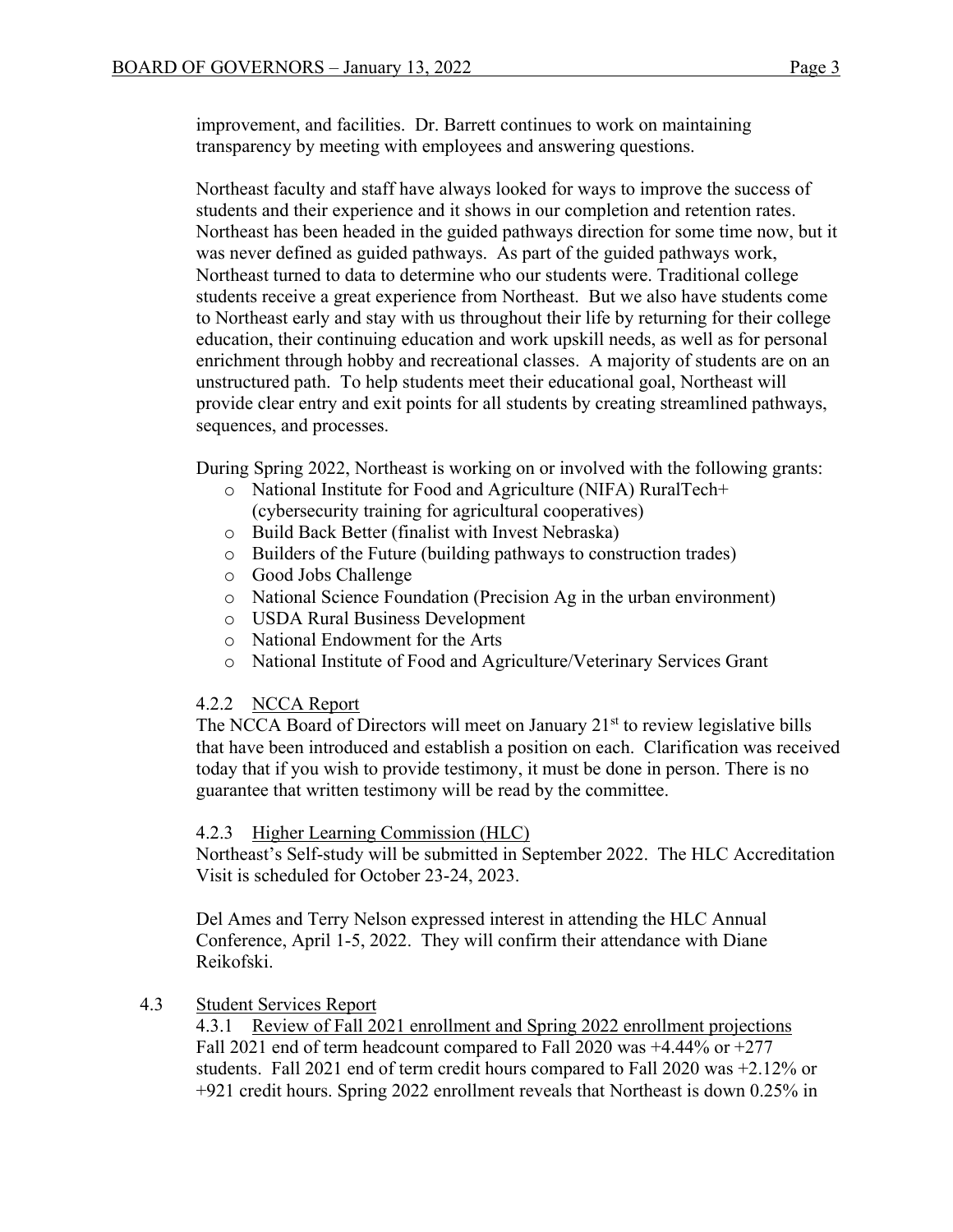headcount and up 3.58% in credit hours compared to January 16, 2021. Enrollment for spring semester classes continues.

#### 5. **OWNERSHIP LINKAGE**

Ideas for ownership linkage opportunities include touring an industry in the area, shared meeting with school board, touring school facilities and meeting with respective board members, meet with elected officials, conduct meetings at extended campuses. Members of the Ownership Linkage Committee will meet and brainstorm and then share their ideas with the Board of Governors. Their goal will be to fill out the board planning cycle (GP-03) on what the Ownership Linkage members want to do to build advocacy for community colleges. This is an ever-evolving document.

#### 6. **COMMITTEE REPORTS**

- 6.1 Committee Membership
	- 6.1.1 Governance Committee
		- 6.1.1.1 Assign Members Dirk Petersen, Chairperson Donovan Ellis Carol Sibbel New board member New board member Scott Gray, Liaison
		- 6.1.1.2 Set meeting schedule February 8, 2022 at 9:00 a.m.
	- 6.1.2 Ownership Linkage Committee
		- 6.1.2.1 Assign Members
			- Nicole Sedlacek, Chairperson
				- Del Ames
			- Steve Anderson
			- Terry Nelson
			- Jeff Scherer
			- Dr. Leah Barrett and Diane Reikofski, Liaisons
			- 6.1.2.2 Set meeting schedule February 20, 2022, time to be determined
	- 6.1.3 Search Committee
		- 6.1.3.1 Assign Members
			- Julie Robinson, Chairperson
				- Del Ames
				- Steve Anderson
				- Terry Nelson
		- 6.1.3.2 Review timeline and set interview schedule Applications and questionnaires for the District III and District IV

vacancies will be accepted through January 28, 2022. Interviews will be conducted on February  $1<sup>st</sup>$  or  $2<sup>nd</sup>$ .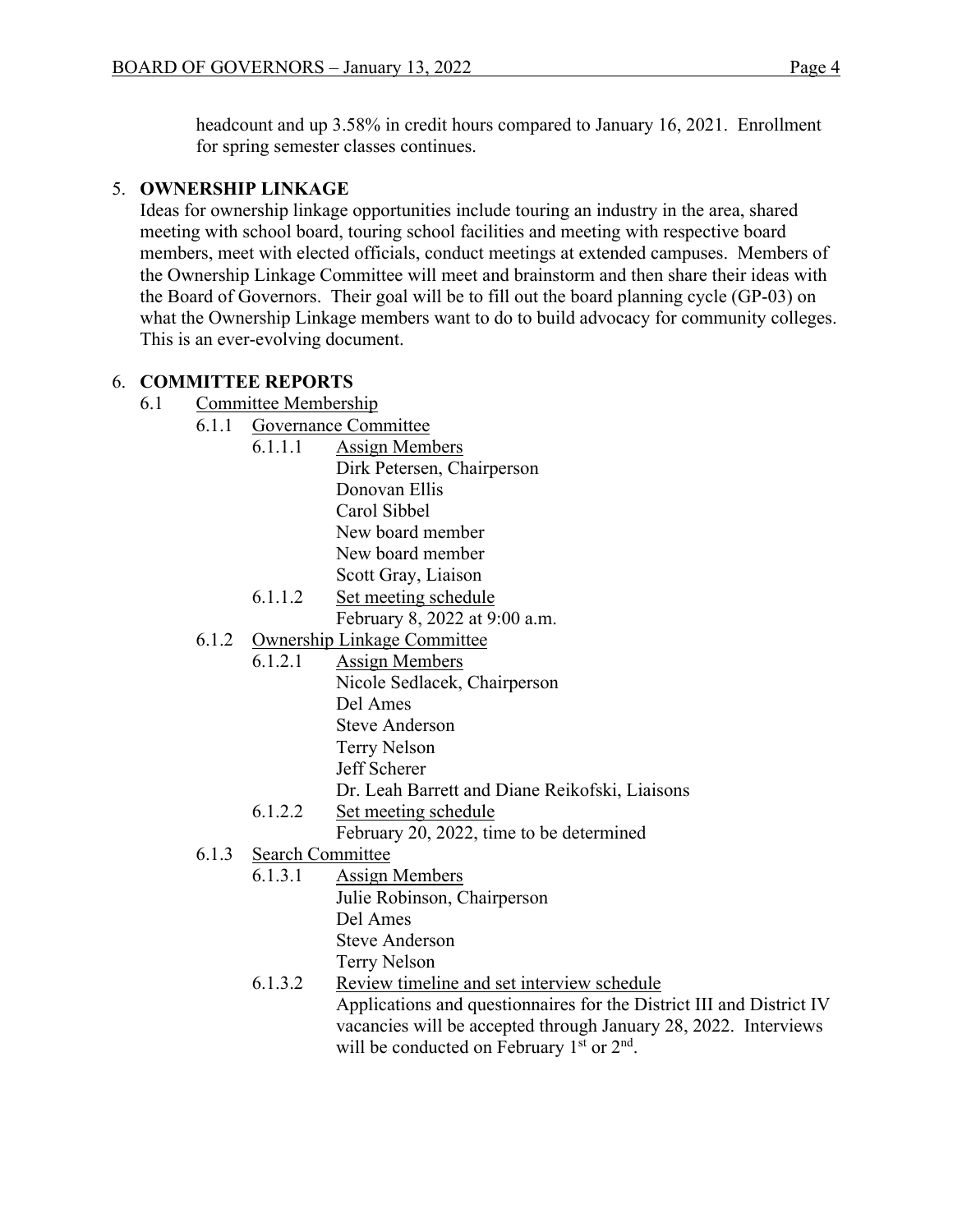#### 7. **MONITORING REPORT**

7.1 Treatment of Staff (EL-03)

Evidence related to staff being unprepared to deal with emergency situation reveals that only 55% of employees completed cybersecurity training in 2021. President Barrett stated that many adjunct faculty members do not access their Northeast email on a regular basis, and accessing their Northeast email is not required for them to complete their job as they work in Canvas. To address this, in 2022, during the spring and fall in-service sessions, pre-scheduled times will be designated to enable employees to complete the required trainings. In addition, Human Resources staff will collaborate with the Director of Safety and Emergency Preparedness and the Director of Security and Technology Services to provide supervisors with notifications of their direct reports' training incompletions.

### 8. **CONSENT AGENDA**

**MOTION** by Dirk Petersen, **SECONDED** by Steve Anderson to approve the CONSENT AGENDA:

- 8.1 Approve Minutes of the December 13, 2021 Meeting.
- 8.2 Acknowledge and accept the Monthly Financial Report for December 31, 2021 and claims paid in December 2021
- 8.3 Board Appointments
	- 8.3.1 Treasurer: Vice President of Administrative Services
	- 8.3.2 Recording Secretary: President's Executive Assistant
	- 8.3.3 Nebraska Community College Insurance Trust representative: Vice President of Administrative Services
	- 8.3.4 Facilities Corporation Board of Directors: Dr. Robert Cox, Steve Schram, and Larry Poessnecker.
	- **Voting Yes:** Anderson, Ellis, Petersen, Robinson, Scherer, Sibbel, Ames, and Sedlacek

**Voting No:** None

**Absent:** Nelson **MOTION CARRIED**

### 9. **PUBLIC COMMENT**

Chairperson Robinson noted that a copy of the Open Meetings Law is posted on the table at the back of the room. No constituents were in attendance to address the board with a public comment.

### 10. **COLLEGE REPORTS**

- 12.1 Student Leadership Association (SLA) None.
- 12.2 President's Report

President Leah Barrett highlighted activities, events, and accomplishments of faculty, staff, students, and athletes that have occurred during the past month. A full copy of the President's Report is available in the President's Office.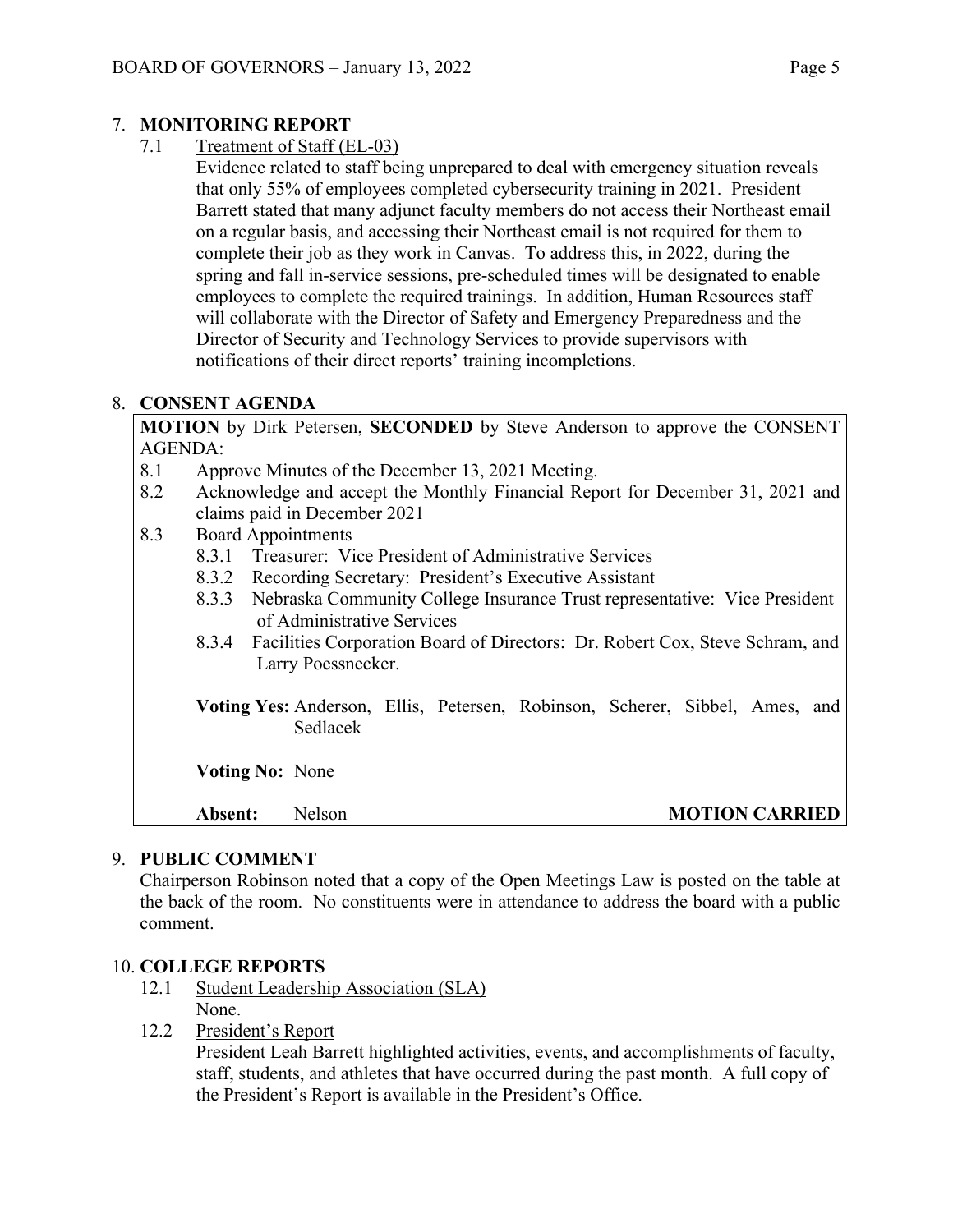#### 11. **ITEMS FOR DECISION**

| 11.1 |         | The following policies have been reviewed to assure that the content of each policy is<br>fully contained within the new policies or procedures.                |
|------|---------|-----------------------------------------------------------------------------------------------------------------------------------------------------------------|
|      |         | MOTION by Jeff Scherer to accept the SECOND READING and APPROVE the                                                                                             |
|      |         | deletion of the following. Del Ames SECONDED the motion.                                                                                                        |
|      | 11.1.1  | BP-2020, Public Information                                                                                                                                     |
|      | 11.1.2  | BP-2110, Organization-Powers and Duties                                                                                                                         |
|      | 11.1.3  | BP-2113, Organization-Number of Members-Terms of Office-Officers                                                                                                |
|      | 11.1.4  | BP-2115, Board Officer Duties                                                                                                                                   |
|      | 11.1.5  | BP-2120, Board Committees                                                                                                                                       |
|      | 11.1.6  | BP-2130, Members on the Board of Directors of the NCCA                                                                                                          |
|      | 11.1.7  | BP-2210, Duties and Expectations                                                                                                                                |
|      | 11.1.8  | BP-2220, Code of Ethics                                                                                                                                         |
|      | 11.1.9  | BP-2221, Violation of Code of Ethics                                                                                                                            |
|      | 11.1.10 | BP-2310, Meetings of the Area Board                                                                                                                             |
|      |         | 11.1.11 BP-2312, Meetings of the Area Board-Special Meetings                                                                                                    |
|      |         | 11.1.12 BP-2314, Meetings of the Area Board-Closed for Executive Session                                                                                        |
|      |         | 11.1.13 BP-2320, Meetings of the Area Board-Public Comment                                                                                                      |
|      |         | 11.1.14 BP-2410, Policy Development, Review, and Implementation                                                                                                 |
|      |         | 11.1.15 BP-2510, Board Self-Evaluation                                                                                                                          |
|      |         | 11.1.16 BP-2610, Delegation of Authority to President                                                                                                           |
|      |         | 11.1.17 BP-2620, President Evaluation                                                                                                                           |
|      |         | Voting Yes: Ellis, Petersen, Robinson, Scherer, Sedlacek, Sibbel, Ames, and                                                                                     |
|      |         | Anderson                                                                                                                                                        |
|      |         | <b>Voting No: None</b>                                                                                                                                          |
|      | Absent: | Nelson<br><b>MOTION CARRIED</b>                                                                                                                                 |
| 11.2 |         | Board members reviewed the following policies to determine if the content of each                                                                               |
|      |         | $\mathcal{L}$ . $\mathcal{L}$ and $\mathcal{L}$ and $\mathcal{L}$ and $\mathcal{L}$ are constant in the contract of $\mathcal{L}$ . In the set of $\mathcal{L}$ |

policy is fully contained within the new policies or procedures. The **FIRST READING** was held for the deletion of the following: 11.2.1 BP-3040, Institutional Memberships

- 11.2.2 BP-4120, Dual Credit
- 11.2.3 BP-4310, Instructional Program Review
- 11.2.4 BP-4410, Distance Education Policy

#### 12. **OTHER**

- 12.1 Chairperson Robinson thanked Steve Anderson for the last three years of his time and energy serving in the chairperson position. His willingness and ability to lead the College through some challenging times is greatly appreciated.
- 12.2 Board and staff member birthdays for the month of January were acknowledged.